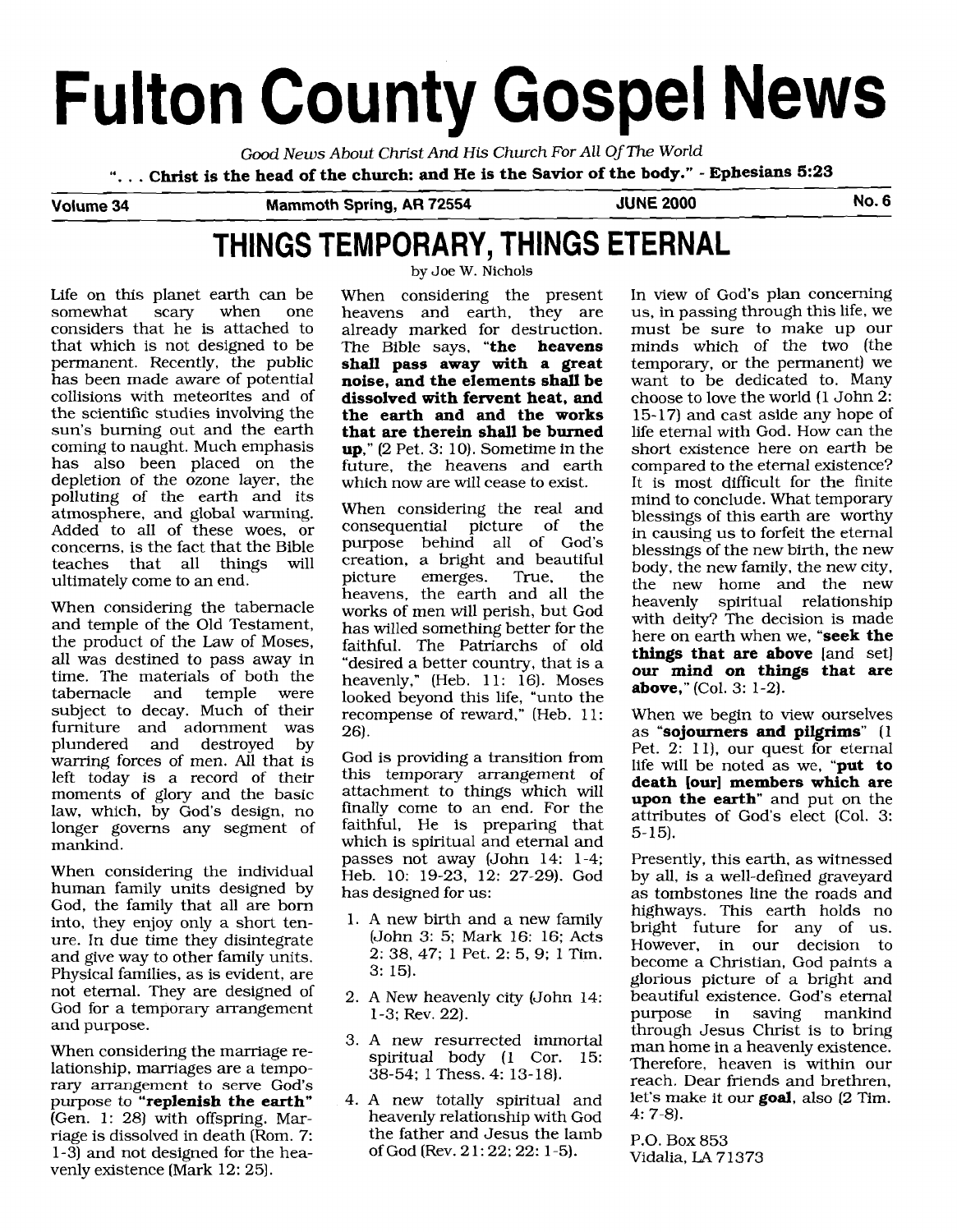#### **FULTON COUNTY GOSPEL NEWS**  USPS Publication #211780

- -

.. is a Periodical publication issued monthly by the Church of Christ at Third and Bethel (P.O. Box 251). Mammoth Spring, **AR** 72554-0251. **POSTMASTER. Please mail all changes of address to the above address.** 

**FCGN** is mailed free of charge to any who care to receive it. We will be happy to add any names to the regular mailing list. If you send in a name we<br>must have a complete address have a complete address, including number and street name, or R.R. or HCR number, plus box number, or a P.O. Box number and the **MNE DIGIT** ZIP **CODE.** This paper is supported by voluntary contributions for which we are grateful. Financial information **will** be furnished upon request. **Mail all address corrections or manuscripts to:** 

#### **FULTON COUNTY GOSPEL NEWS**  P.O. Box **251**

Mammoth **Spring, AR 72554** 

| TED J. CLARKE  EDITOR |
|-----------------------|
|                       |
|                       |
|                       |

## **WORSHIP** - **ACCORDING TO GOD'S WILL OR MAN'S WISHES?**

### by Dustin Forthun

God's second recorded conversation with man was over the vital matter of worship. God's examination of Cain and Abel shows the clarity with which God has always revealed His Will to man. That God's instructions were equally and fairly given to the worshipers of Genesis 4 is affirmed by the writer of Hebrews, who stated: "By faith Abel offered unto God a more excellent sacrifice than Cain," (Heb.  $11: 4$ ). Since faith comes by hearing God's Word (Rom. 10: 17), and since there is no respect of persons with God (Rom. 2: 11), then we can conclude that both Cain and Abel received guidelines from God concerning the worship He expected. The difference in the outcomes of the sacrifices of **Cain**  and Abel was not due to the revelation of God's Will but the implementation of man's wishes. For whatever reason, rather than<br>executing God's Will, Cain executing God's Will, Cain implemented his own wishes.

Since the days of Cain, worshippers have been following

his sinful suit by giving in to their own innovative whims. One of the<br>most foolish mistakes that mistakes worshippers can make is to assume that God is not serious in the instructions that He has given, and that He will therefore accept those who breach His guidelines as long as they are sincere. It is, however, very popular in the religious world for people to reason that it does not matter what one believes as long as he is "sincere." Ironically, this reasoning is not as popular in other areas of life. Consider a chemistry lab where there are three bottles on a table, one labeled  $\rm H_2SO_4$  (sulfuric acid), another labeled HC1 [hydrochloric acid), and yet another labeled  $\rm H_2O$  (water). To the untrained eye, the contents of all three bottles appear to be the same. All are colorless liquids. A person, no matter how sincere, who drinks either the sulfuric or hydrochloric acid - thinking it to be water - will definitely be proven to be "sincerely" mistaken.

Joseph's father, Jacob, was for many years, sincerely mistaken. Because of the deceit of Joseph's brethren. Jacob believed his son to be dead (Gen. 37: 31-35). Though sincere in his belief that Joseph was devoured by a beast, Jacob<br>was sincerely wrong - thus was sincerely wrong teaching us that it does matter what one believes, and that someone can believe a lie sincerely and suffer serious consequences. Not only does Jacob teach us that one can be sincerely wrong, but he also teaches us what the reaction of someone sincerely mistaken should be when he comes in contact with the real, undeniable evidence. When Joseph reveled himself to his father (Gen. 46: 29, 301, Jacob ceased believing that his son was dead and received the<br>truth that he had learned. that he had learned. Similarly, when someone is shown the real and undeniable evidence from God's Word, correcting some sincere but mistaken belief, he should be willing to receive this instruction and worship God in spirit and in truth.

By stating "true worshippers shall

worship the Father in spirit and in truth: for the Father seeketh such to worship him," (Jn. 4: 23), Jesus points out the timeless teaching that the Father only accepts those who worship him in the proper spirit and according to the proper standard. From the account in Leviticus 10: 1,2 it is clear that God demands both the proper spirit and the proper standard from His worshippers. Nadab and<br>Abihu, pursuing what they pursuing believed was a harmless change, definitely violated the prescribed standard. In offering "strange fire" before the Lord, Nadab and Abihu<br>disregarded God's Will and disregarded substituted their own wishes. They learned the hard way that<br>God is serious about the God is serious instructions that He gives to His worshippers.

Abraham, unlike Nadab and Abihu, worshipped God in the right spirit and according to the right standard. In Genesis 22, Abraham was called to worship God in a most heart-searching way by offering his only son, Isaac, as a sacrifice. If ever a man were tempted to substitute his personal wishes for God's Will, then Abraham was that man. In spite of the temptations, Abraham worshipped God in the right submissive spirit and by the right divine standard. By no means did Abraham substitute his wishes for God's Will. This father of the faithful learned that those who worship God in the right spirit and by the right standard will receive the greatest of all rewards - acceptance from God, both here and in the hereafter.

God needs more modem-day worshippers like Abraham and Abel, and not like Cain, Nadab, and Abihu. When worshippers implement their own wishes, a death awaits that is more deadly than the one which Nadab and experienced. However, when worshippers rely on the revealed Will of God, then a reward like that which Abraham received will be ours to enjoy.

509 Mt. Pelia Rd. Martin, TN 38237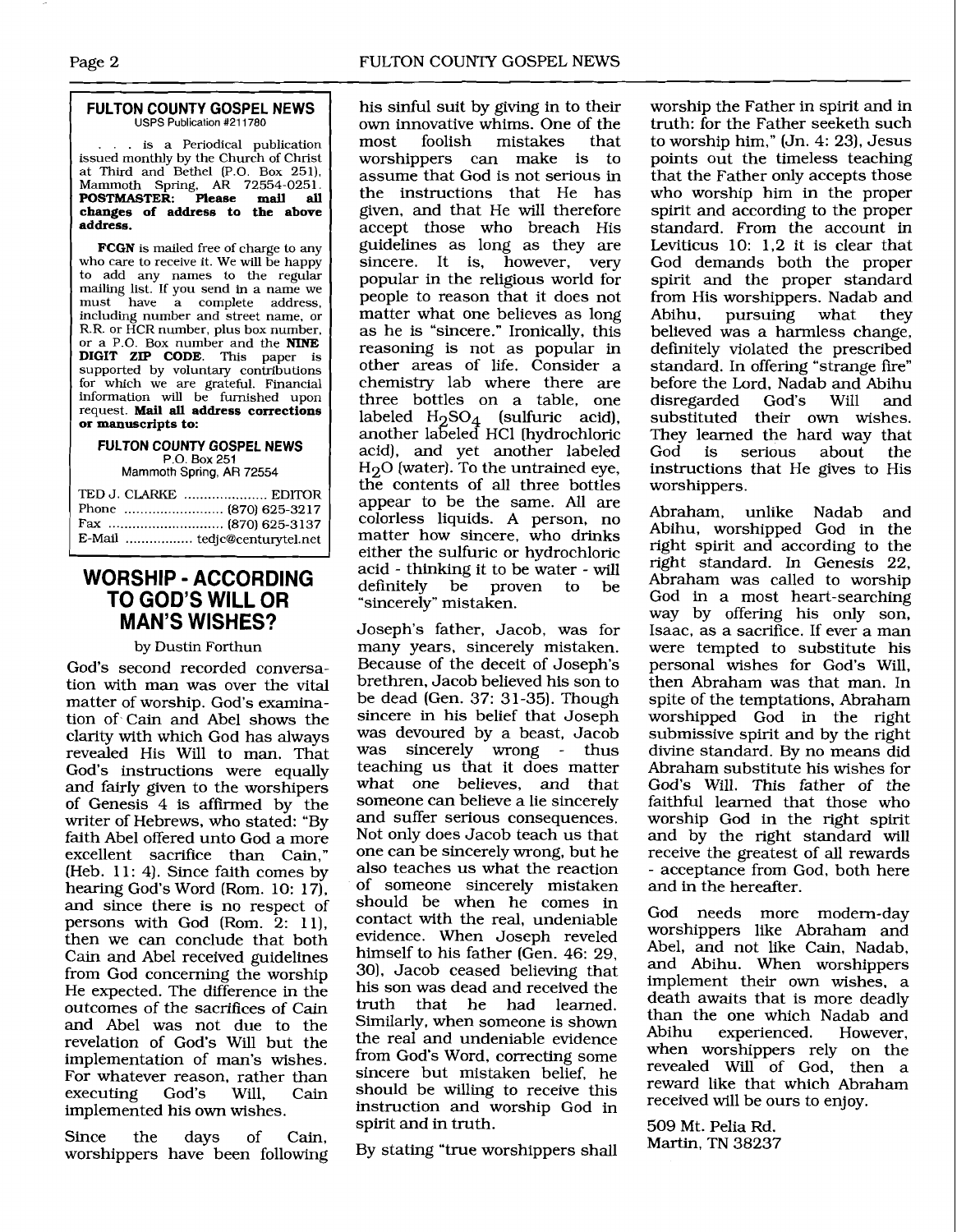## **A WORD ABOUT OUR AREA WIDE GOSPEL MEETING**

As advertised in our March and April issues of **FCGN,** sixteen congregations in Fulton County, **Ar**kansas and Thayer, Missouri hosted an area wide gospel meeting April 30th through May 3rd, with B.J. Clarke of Southaven, Mississippi doing the preaching. It is great that this number of congregations could work together in unity to produce this successful effort. We had set a goal of 1,000 for Sunday evening and had 1,011! Crowds for the rest of the meeting were smaller, but also ex-<br>ceeded our expectations. We ceeded our expectations. praise the work of all those congregations and individuals who labored so diligently to help make this a great event.

B. J. Clarke did an outstanding job in proclaiming the gospel of "Hope in Christ." He preached the same gospel that so many of you have obeyed and continued to believe. Sadly, many places do not still hold to the "old Jerusalem gospel" such as Peter first preached in Acts 2! Every point that B.J. taught was solidly grounded in Scripture. There were three baptisms during the meeting and four more the week following the meeting. We also had two precious souls restored. We also had great gospel singing led by brother Swifton. Arkansas. I heard dozens and<br>dozens of comments from dozens of comments brethren who were strengthened in the faith by their presence. If you will pardon the prejudice of a proud father, this was indeed a great gospel meeting and worth every effort and dollar spent to promote it in our county and area of the Ozarks.

Part of the reason I mention these things is to let you know why we advertise this event in **FCGN** every five years, but do not advertise<br>other gospel meetings or meetings lectureships which are sent to us to announce. We truly wish we could publicize all the worthy faithful efforts carried on by so many congregations, but the space required to do so would take up too much space in our little paper. For that reason, the elders at Mammoth Spring do not allow any advertising of such events, except our area wide meeting every five years. Many of the contributors to our work with **FCGN** are also churches in our county and area which work so hard to make this area wide effort a success. We at Mammoth Spring do not even use the paper to advertise our own local gospel meetings and events. We hope<br>that you who send us that you who send us advertisements will understand and respect the elders' policy in this matter. - Ted J. Clarke, editor.

*Don't try to live tomorrow Until you live today. To live each moment as it comes Is much the better way. Tomorrow you may never see But surely if you do, The One who helped you live today Will help tomorrow, too.* --

## **AM I JUDGING?**

**by Max Patterson** 

In view of Jesus' statement, "Judge not that you be not judged" (Matthew  $\tilde{7}$ : 1), every Christian takes the question in the title very seriously. When people want to know certain things about their salvation, or that of others, and whether they are going to heaven, there are two things a man can do.

One, a man can take the law into his own hands, pronounce one's own opinions and judgments, or two, he can give the judgment of God. It should be stated clearly<br>that when one repeats the when one repeats judgments of God, that is **not** man judging; that is God judging, and he has the right to judge. One does not pass one's own personal judgment by saying what God says.

In an article by a well-known preacher among us, he writes, "Judgment is the work of the Son of God when he sits on the great white throne in the last day! (Acts 17: **31;** Rev. 20: 11-15). It is an arrogant thing for any sinner to think himself fit to pass judgment on any other sinner!" I wonder if this preacher would consider it to

be judging if we tell men and women in this world what God thinks of them. Where in the Bible does it say we are not to tell others of the judgments that God has already made. For example:

- 1. "He that believeth and is baptized shall be saved." (Mark 16: 16).
- 2. "Except you repent, you shall perish." (Luke 13: **3).**
- **3.** 'Those who know not God and obey not the gospel shall perish." (2 Thess. 1: 7-91.
- 4. "Judge righteous judgment."  $(John 7: 24)$ .
- 5. "Be faithful to death." (Rev. 2: 10).

Does God have a right to say the above things? Do I have the right even the responsibility - to repeat the above? And in fact any Bible teaching? If I speak as the oracles of God, I think you know the answer. How else will people know what to do to obey.

Now let me give you an example of this brother taking the law into his own hands, and thus he becomes the judge: he writes, "some will surely find mercy in their 'ignorance and unbelief which may not be extended to others of us because of our increased opportunity to learn and do God's will."

Now **where** does the Bible teach that!?! God nowhere makes this kind of judgment. So what has happened is that this preacher, for whatever reason, has taken the law into his own hands, and has started making pronouncements that God has never made.

This is in fact what happens often in the religious world. Someone hears us in the church saying, "he that believes and is baptized shall be saved,  $(Mark 16:16)$  and then says, "Why, that's judging." No! That's God judging, and he has the right. And not only that, I have the right and responsibility to repeat that judgment.What I do not have the right to do is pronounce a judgment that nullifies and sets aside any part of the will of God for us today.

1037 West South St. Neosho, MO 64850